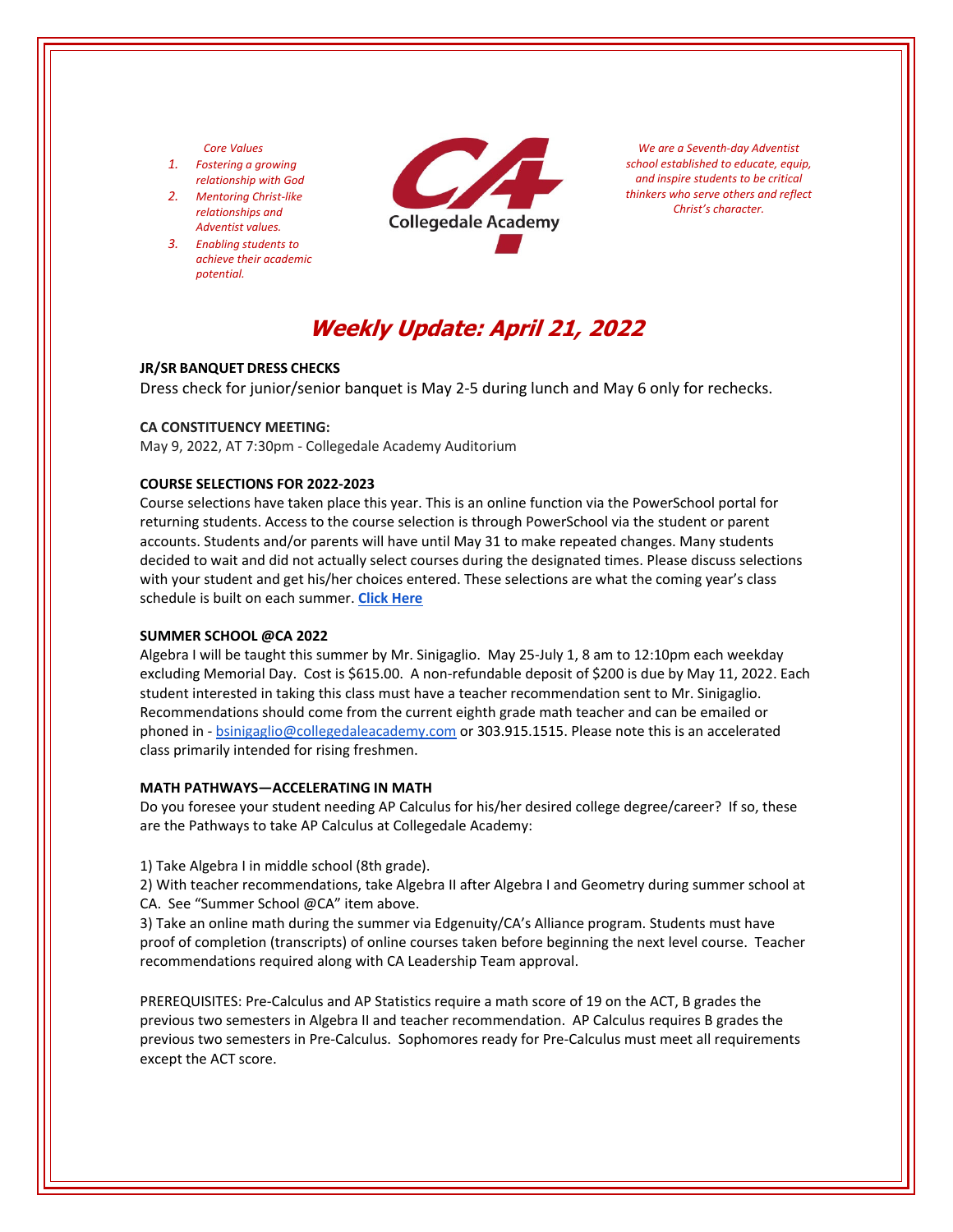Since Tennessee State Board of Education requires students to take a math course every year during their four years in high school, this pathway to Calculus will mandate the student to take Pre‐calculus, even if plans to take Calculus are replaced with Statistics. *The Math Department generally does not encourage students to accelerate more than once.* 

### **EARLY CHILDHOOD & RISING KINDERGARTENERS:**

We are excited to announce we are now offering a summer program for **EARLY CHILDHOOD & RISING KINDERGARTNERS!** Please see the attached flyer for more information.

#### **RE‐ENROLLMENT/NEW STUDENT ENROLLMENT:**

## *Note: The regular application (\$100) fee began April 1.*

It's that time of year to begin planning for next school year – the 2022‐23 school year! Applications are open for new and current students in Early Childhood (preschool aged) – grade 12. Class spaces are limited and typically fill quickly. With a completed application, a spot in the upcoming year's class will be held for returning students, upon their acceptance, until Jan 31. On Feb 1, **all applicants**, new and returning will acquire a class spot in the date order of their completed application, upon acceptance. **[Apply](collegedaleacademy.com/apply) Here: collegedaleacademy.com/apply**

For general information about Collegedale Academy please contact our admission team based on the age/grade level of your student:

Elementary (preschool ages – grade 5): – 423-396-2122 or k-5registrar@collegedaleacademy.com Middle School (grades 6-8): Debbie Reed - 423-396-3020 or dreed@collegedaleacademy.com High School (grades 9‐12): Angi Howell – 423‐369‐2124 or ahowell@collegedaleacademy.com

## **CA SOCCER CAMP:**

We are excited to offer the summer soccer camp again this year! The camp will be June 20-24 and is for boys and girls who will be in 6th‐12 grade next year. Early registration is the month of April (\$175). Then May 1-June 10 the regular registration price is \$200 for the week. We are offering a sibling discount which is \$25 per child. Please see the attached poster for more information. There are limited spots so if you'd like to register, please [complete](https://docs.google.com/forms/d/e/1FAIpQLSd7F9MiyyKrREO9wjKqHyqIU2PvgvAk4mvqSDD298h4UqnFjA/viewform) this form as soon as possible to secure a spot. We will let you know if you are on the waiting list.

#### **CALENDAR FOR 2022‐2023:**

| Jul. 28        | Registration 1-6pm HS, 3-6pm Elementary & Middle |
|----------------|--------------------------------------------------|
| Aug. 4         | First Day of School                              |
| Sept. 5        | No School - Labor Day                            |
| Oct. 10-14     | <b>Fall Break</b>                                |
| Nov. 21-25     | <b>Thanksgiving Break</b>                        |
| Dec. 22-Jan. 6 | Christmas Break                                  |
| Jan. 16        | No School - MLK Jr. Day                          |
| Feb. 20        | No School - President's Day                      |
| Mar. 13-17     | Spring Break                                     |
| Apr. 7-10      | No School - Easter Break                         |
| May 19         | Last Day of School                               |
| May 19-21      | <b>High School Graduation</b>                    |

# **INCLEMENT WEATHER**

If school will not convene because of inclement weather, an announcement will be made on local TV channels affiliates of NBC, ABC, CBS, and our website, www.collegedaleacademy.com. In addition to the PowerAnnouncement emails/robo‐calls and texts. Collegedale Academy DOES NOT AUTOMATICALLY follow Hamilton County school closings or delays. If C.A. is involved in an emergency (such as a tornado warning), students will be held in assigned locations until the warning expires.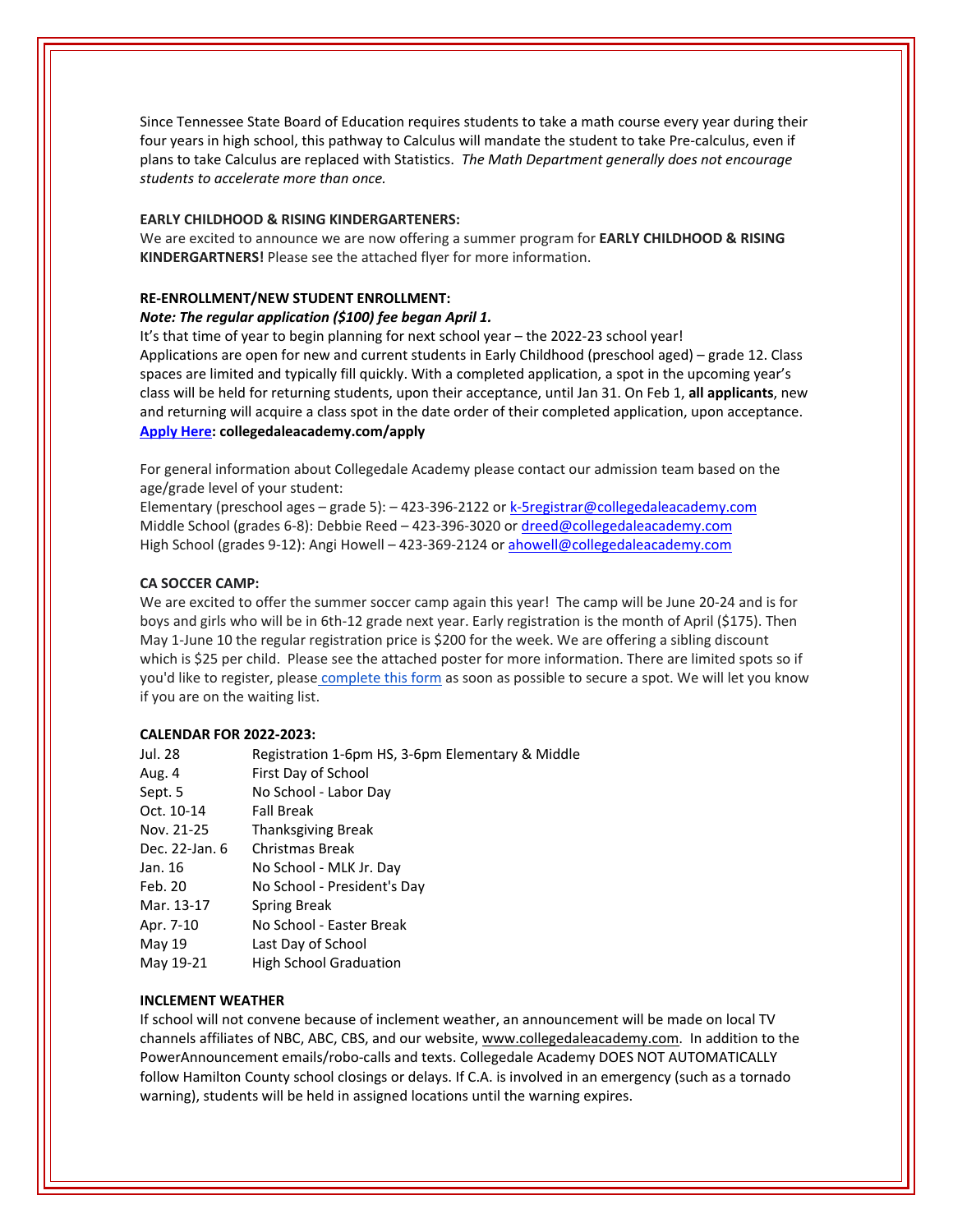*Parents always have the discretion to keep students at home if they believe weather conditions are too hazardous. Please contact C.A. to excuse your student's absence that day.*

# **LUNCH MENU:**

- Mondays/Freshmen: Chick Patty & Grillers
- Tuesdays/Juniors: Haystacks
- Wednesdays/Sophomores: Special K Loaf
- Thursdays/Seniors: Baked Ziti
- Fridays/CA Organizations: Pizza by the slice or box, Students wanting to reserve a lunch for the day. Please Mr. Baldwin to pick up a ticket.

## **JOIN THE CA (HIGH) PRAYING PARENTS**

Our community believes in the power of prayer and specifically takes time out each week to collectively pray for the students at Collegedale Academy. All parents are encouraged to come and pray for the high school students each week on Thursdays starting at 8am. Currently the group is meeting in the Fifties Diner. For more information, please contact the group's volunteer leader Ingrid Moon ‐ 719‐480‐2146.

## **POWERSCHOOL—**see your student's grades/attendance any time!

**https://ca-[net.powerschool.com](https://ca-net.powerschool.com/public/)** is the url for the PowerSchool log in. Parents, please remember to use your PowerSchool login and password connecting your student(s) to your account with your parent access codes for each student. Parents may change their usernames/passwords. Under email notifications, you select how often you wish to receive email notifications and how detailed the grade and attendance reports will be.

**MOBILE APP:** if grades are not showing, try uninstalling and re‐installing the app on your phone. The district code is WXBH. Don't yet have the mobile app? Go to your app store and look for PowerSchool Mobile with this logo. Make sure to get the dark background.



# *HELPFUL LINKS: many are found under "Forms & Information" in the high school section.*

- **1.** Bell Schedule Click [Here](https://www.collegedaleacademy.com/wp-content/uploads/2018/08/Bell-Schedule.pdf)
- **2.** Faculty Contact List: names, numbers, emails, what they teach/do. [Click](https://www.collegedaleacademy.com/wp-content/uploads/2021/08/faculty-only-2021-2022.pdf) here
- **3.** 2021‐2022 calendar, go to [collegedaleacademy.com](https://www.collegedaleacademy.com/calendars/)
- **4.** The Student Handbook is located at collegedaleacademy.com
- **5.** The *Echolier*: [caecholier.com](https://caecholier.com/)
- **6.** CA Library: CA HS [library](https://southernuniongcc.mlasolutions.com/m5/catalog/(S(5xfqdv3wozyyg422bfvaqqr0))/default.aspx?installation=CDA) site
- **7.** Academic Excellence Policy: Click [Here](https://www.collegedaleacademy.com/wp-content/uploads/2018/08/Academic-Excellence-Policy.pdf)
- **8.** ACT test dates: Practice for the ACT via CA Library site. Test is offered Sept., Dec., and April each year. Link: Click [Here](https://www.act.org/)
- **9.** College Admissions and HOPE Scholarship requirements click [here](https://www.collegedaleacademy.com/wp-content/uploads/2019/08/TSAC-Scholarship-Info.pdf)
- **10.** Hope Scholarship (TSAC) Link: Click [here](https://www.tn.gov/collegepays/money-for-college/tn-education-lottery-programs/tennessee-hope-scholarship.html)
- 11. TNPromise (TSAC) Link: Click [Here](https://www.tn.gov/tnpromise.html)
- 12. Pre-Arranged Absence Form click [here](https://www.collegedaleacademy.com/wp-content/uploads/2016/11/Class-Absence-Request-Form-May-2017.pdf)
- **13.** Rescheduling Exams: please refer to page 30 of the Student Handbook
- **14.** Community Service (suspended until further notice)
- **15.** Leadership Team Petition Form: for organizational and individual requests [here](https://www.collegedaleacademy.com/wp-content/uploads/2019/08/Leadership-Petition-SSch.pdf)
- **16.** Transcript Release: send a C.A. transcript to another location. Click [here](https://collegedaleacademy.wufoo.com/forms/q1bmc4gg10gftjs/)
- 17. Field Trip/Activity Permission Form. Click [here](https://www.collegedaleacademy.com/wp-content/uploads/2018/08/Field-Trip-form.pdf)
- **18.** New Drivers: please see the Student Handbook for attendance paperwork required for Learners' Permits.